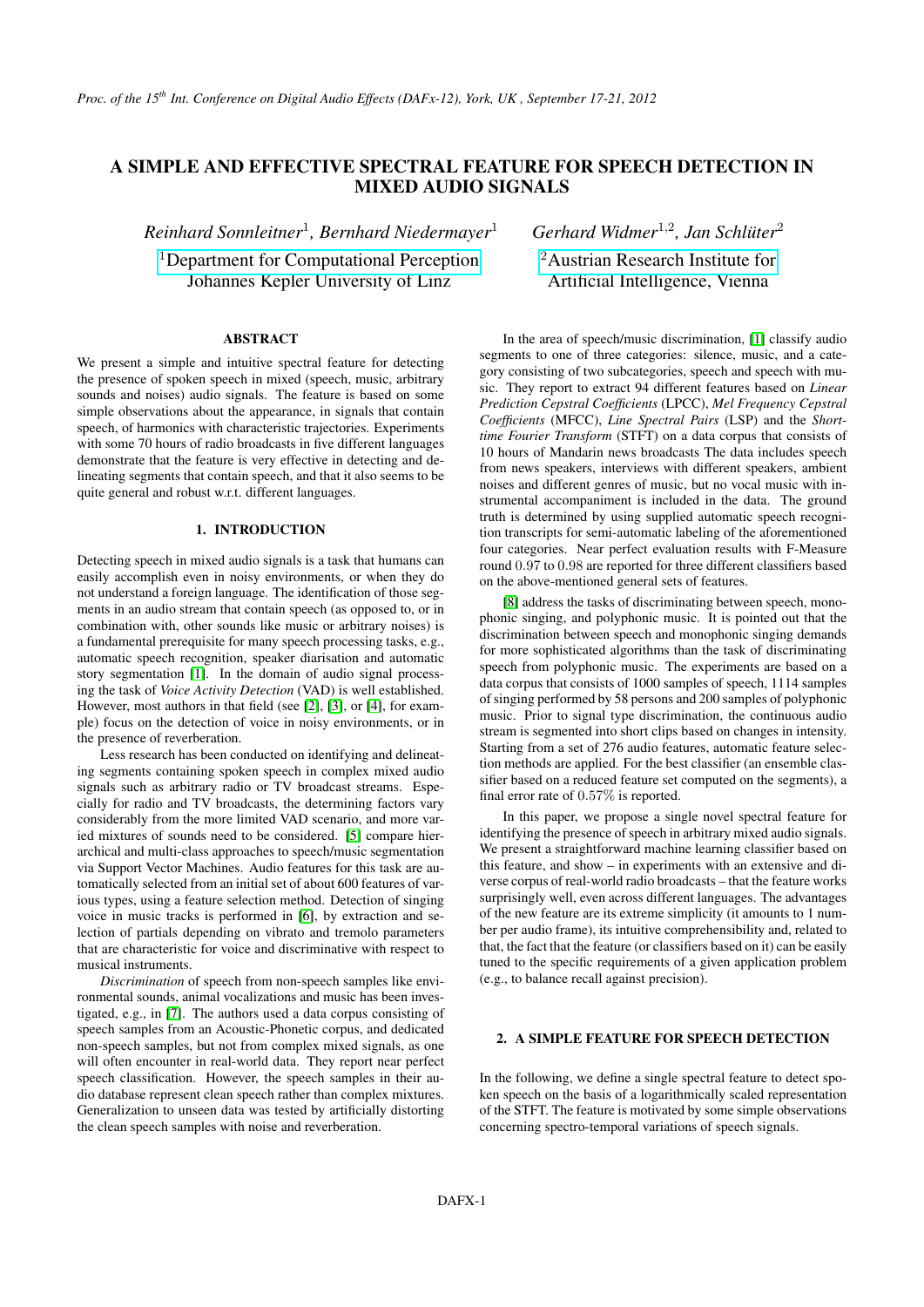### <span id="page-1-3"></span>2.1. Observations on Speech Signals

When comparing the spectrogram of a speech signal to signals representing music or noise, one will observe a number of specific characteristics.

- First, speech signals usually display patterns relating to the presence of several harmonics, that are influenced by the shape of the vocal tract. Within an individual time frame, they manifest themselves in the form of significant peaks within the spectrum. This behavior is similar to the sound produced by (pitched) musical instruments. There, partials can be found at the fundamental frequency  $f_0$  of a tone and also near its integer multiples  $(n + 1) f_0$ , with  $n \in \mathbb{N}$  or  $n \in \mathbb{N}^e$  for string or wind instruments, respectively.
- A second important observation is that the harmonics are sustained over a certain span of time in which they are very likely to vary in frequency. This is a discriminative characteristic of speech in comparison to noise or the sound of musical instruments. Noise, on the one hand, does generally not reveal significant spectral peaks which are sustained over time. Musical instruments, on the other hand, are used to play tones on a discrete pitch scale. A corresponding audio signal will, therefore, consist of partials with a relatively constant frequency.<sup>[1](#page-1-0)</sup> Exceptions to this are specific effects like *glissandi* and – a somewhat more serious problem for speech/music discrimination – *vibrato*. (We will return to this issue in Section [4](#page-4-0) below.)

In Figure [1,](#page-2-0) one can clearly recognize the characteristic curved trajectories in the spectrogram computed from the speech signal. In contrast, the music sample is characterized by strictly horizontal and minor vertical structures in the lower frequency regions, i.e., the partials at the harmonic frequencies of notes and the respective transient note onsets. The third sample shows the frequency components present in traffic noise. Here, one cannot identify any dominant pattern.

Based upon those observations, we propose to identify human voice within mixed audio signals by detecting the curved frequency trajectory of the harmonics over a certain period of time.

## 2.2. Feature Computation

The basic idea behind the feature we propose is to capture sustained harmonics' trajectories which – in contrast to the partials of a note played on a musical instrument – vary in frequency. Both phenomena result in a high correlation when comparing the spectral patterns of two nearby audio frames. Therefore, each time frame  $X_t$  is compared to a subsequent one  $X_{t+offset}$ . However, in order to allow for the curved frequency trajectories of speech harmonics, frequency shifts have to be accounted for. We do this by computing the *cross-correlation* between the two time frames  $X_t$ and  $X_{t+offset}$ . The cross-correlation can be used to estimate the degree of correlation between shifted versions of these vectors, for a range of so-called lags l. Given two vectors x and y of length N, the cross-correlation for all lags  $l \in [-N, N]$  including zerolag, as given in Equation [1,](#page-1-1) results in a cross-correlation series of length  $2N + 1$ .

<span id="page-1-1"></span>
$$
R_{\mathbf{xy}}(l) = \sum_{i} x_i y_{i+l} \tag{1}
$$

In our case the input vectors are time frames, and the lag corresponds to a shift along the frequency axis. We define  $r_{xcorr}$  as the maximum cross-correlation over a range of lags:

<span id="page-1-2"></span>
$$
r_{xcorr}(X_t, X_{t+offset}) = \max_{l} R_{X_t, X_{t+offset}}(l) \tag{2}
$$

where  $l \in [-l_{max}, l_{max}]$  denotes the lag (frequency shift) in terms of frequency bins. We define  $r$  as a special case of the crosscorrelation mentioned above, with lag  $l = 0$ , and subsequently refer to zero-lag cross-correlation as correlation:

$$
r(X_t, X_{t+offset}) = R_{X_t, X_{t+offset}}(0)
$$
\n(3)

As an indicator of the dominance of speech in an audio signal, we introduce the *correlation gain*  $r_{xcorr} - r$ . For 'ideal' musiconly signals (i.e, those dominated by horizontal tone patterns in the spectrum), the cross-correlation will have its maximum for frequency lag 0, and thus the gain  $r_{xcorr} - r = R(0) - r$  $r - r = 0$ . For signals dominated by curved harmonic patterns,  $R(l)$  will be maximal for some  $l \neq 0$  and there will be a positive gain  $r_{xcorr} - r$ . For audio recordings where musical instruments dominate the contribution of speech to the signal the gain is lowered. Here, harmonics of varying frequency are mixed with partials of constant frequency. For sections containing noise only, the correlation between nearby time frames is generally expected to be low. Also, it is unlikely that a frequency shift will yield significantly higher correlations due to the randomness of the energy distribution over time in such signals.

Since harmonic frequencies are multiples of the fundamental frequency, shifting spectral patterns along the frequency axis cannot be done on a linear scale: the lag parameter in the crosscorrelation formula can only represent the frequency derivative  $\Delta f$  of one single harmonic; for the other harmonics this derivative would be a multiple  $c_k\Delta f$ . However, when frequencies are represented on a logarithmic scale, harmonics are at constant offsets relative to their fundamental frequency, so continuous frequency changes can be captured by cross-correlation as described above.

We prepare our data corpus for subsequent computations by sampling the input to 22.05 kHz monaural audio. To extract the spectral feature, we transform the audio input to the frequency domain by applying a Short Time Fourier Transform with a Kaiser window of a size of 4096 samples. For subsequent computations in the feature extraction process, we follow the preprocessing steps as performed in [\[9\]](#page-6-8), by computing the magnitude spectrum  $|X(f)|$ and mapping the STFT magnitude spectrum to a perceptual scale. For our implementation we have chosen the logarithmic cent scale representation of STFT spectrograms. Also, the feature extraction process considers the lower 150 cent-scaled frequency bins of the spectrum only, which corresponds to frequencies of up to roughly 802 Hz, while discarding the upper bins.

Using this configuration we found that comparing an audio frame to its direct successor does not yield the expected results. The hop size chosen for the STFT corresponds to a time difference of approximately 23 ms. During such a small time span the harmonics' frequencies do not vary significantly enough to permit a reliable discrimination from partials of notes played by musical instruments. Therefore, the parameter *offset* in the computation of the cross-correlation (cf. Equation [2\)](#page-1-2) was chosen to be 3.

Another parameter that has to be selected is the maximum lag  $l_{max}$  used for computing the cross-correlation (cf. Equation [2\)](#page-1-2). We propose to set this parameter such that it does not allow for the shift of an entire semitone, which in our case gives us an  $l_{max}$  of

<span id="page-1-0"></span><sup>&</sup>lt;sup>1</sup> In [\[9\]](#page-6-8), this is exploited in a feature called *Continuous Frequency Activation (CFA)* for (foreground and background) music detection in TV broadcasts.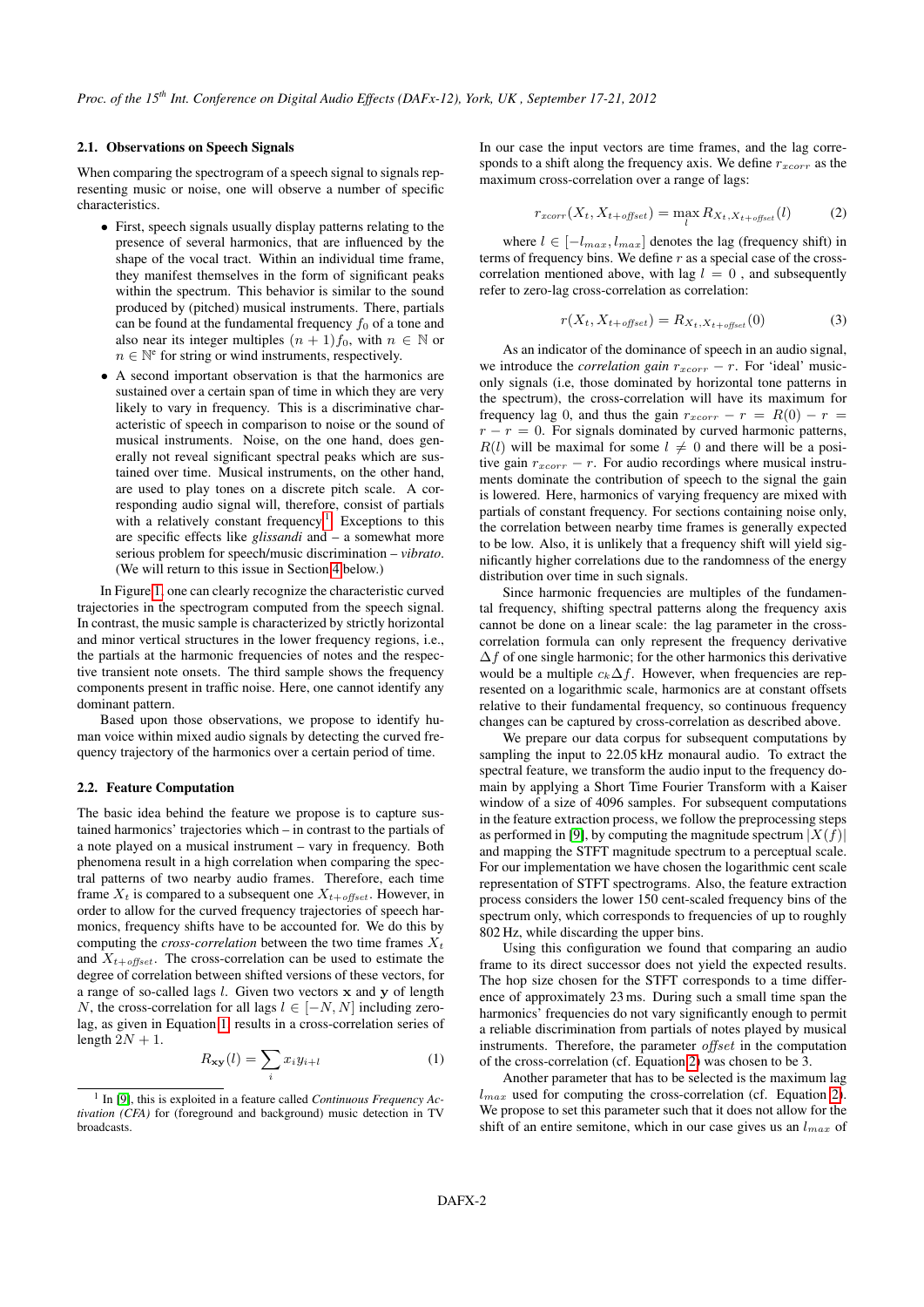

<span id="page-2-0"></span>Figure 1: *Comparison of the spectrograms of sections containing (a) speech, (b) popular music including singing voice, and (c) traffic noise. The length of each section is approximately 7 seconds and the frequencies range from 100 Hz to 3000 Hz on a logarithmic scale.*

3. This prevents the feature from reporting high values at times where a musical instrument plays along a chromatic scale.

Figure [2](#page-3-0) demonstrates the behavior of our feature. We show intermediate results of the feature computation process, for two different exemplary kinds of audio input: a transition from speech to music is shown in the left half of the figure, a Pop song with female sung voice is depicted on the right. Once again, note that the cross-correlation value for lag  $l = 0$  corresponds to the 'regular' correlation. Thus, in the plots in the second row of Fig. [2,](#page-3-0) which show the cross-correlation values for different lags  $l$  (vertical dimension, in the range of  $l \in [-3, 3]$ ), high values in the central row  $(l = 0)$  indicate high correlation, whereas high values for rows with  $l \neq 0$  are possible indicators of speech. The former can clearly be seen in the music examples (first half of plot on left-hand side, and entire plot on right-hand side). The latter case can be observed in the second half of the plot on the left, where the presence of curved harmonic patterns in the spectrogram leads to relatively high cross-correlation values for lags  $l < 0$  – higher, at any rate, than the correlation at lag  $l = 0$ . The resulting *correlation gain*  $r_{xcorr} - r$ , shown at the bottom of the figure, then identifies exactly those areas that exhibit strong curved patterns. (The somewhat spiky nature of the gain function also explains why we will apply some smoothing to this curve when computing the actual features for the classifier – see below).

#### <span id="page-2-1"></span>2.3. The Final Feature: Context Integration and Smoothing

We compute the feature from the audio signal according to a decision frequency of 5 Hz (i.e., one feature value every 200 ms), where we center an *observation window* of width 50 STFT blocks (approximately 1.3s) around each decision position, in order to also capture some context.

For each of the  $N$ −offset pairs of STFT blocks ( $X_t$ ,  $X_{t+offset}$ ) in the observation window of length  $N$ , two vectors  $xc$ , c of feature values, one for the cross-correlation and one for the correlation results, are computed, both having a length of  $N -$  offset, where  $N$  is the number of STFT blocks of the observation window (50, in our case). The element-wise difference of the vectors gives the feature vector  $\mathbf{r} = \mathbf{xc} - \mathbf{c}$ . Finally, r is smoothed using a rectangular window of width 5, and the index of the dominant frequency bin within the observation window is appended to the feature vector as an additional feature. Preliminary experiments

showed that this increases the ratio of correctly classified instances by roughly one percentage point. Thus, the final result is a vector of 48 feature values (50−3 smoothed correlation gain values, and 1 frequency bin index) per decision point. The size of the observation window allows us to capture enough context to detect spoken speech, and carries overlap for effective smoothing that can be applied as a post-processing step.

#### 3. EXPERIMENTAL RESULTS

#### 3.1. Classification Scenario

We test our feature in a classical machine learning approach, by training a classifier on a manually annotated ground truth (radio broadcast recordings with segment boundary indications) for a basic two-class problem, namely for the classes *contains speech* and *does not contain speech*. The used classifier model is a *random forest* [\[10\]](#page-6-9) (an ensemble classifier of decision trees that outputs the mode of the decisions of its respective trees), parameterized to use 200 decision trees, and 10 random features per tree. The classifier outputs class probabilities, which are transformed to binary decisions using simple thresholding.

We prepare three data sets: a *training set*, to be used as training material for the classifier; a *validation set*, which will be used to perform systematic parameter studies, and to select the final parameter setting (in particular, the decision threshold); and an independent *test set*, on which the final classifier will then be evaluated.

The classifier is trained to classify individual time points in the audio stream — in other words, each training example is one point in the audio, represented in terms of a *feature vector* of 48 feature values, as explained above, where the feature values characterize the signal at the current point, and its local context.

Training, validation, and test data are processed with a feature extraction frequency of 5 Hz, which means that the classifier produces predictions at a rate of 5 labels per second of audio. As a post-processing step, the sequence of predicted class labels is smoothed using a median filter with a window size of 52 labels.

#### 3.2. The Data Corpus

The main data corpus consists of recordings of 61 hours of randomly selected radio broadcasts, recorded in three batches (each relating to a different week) from six different radio stations in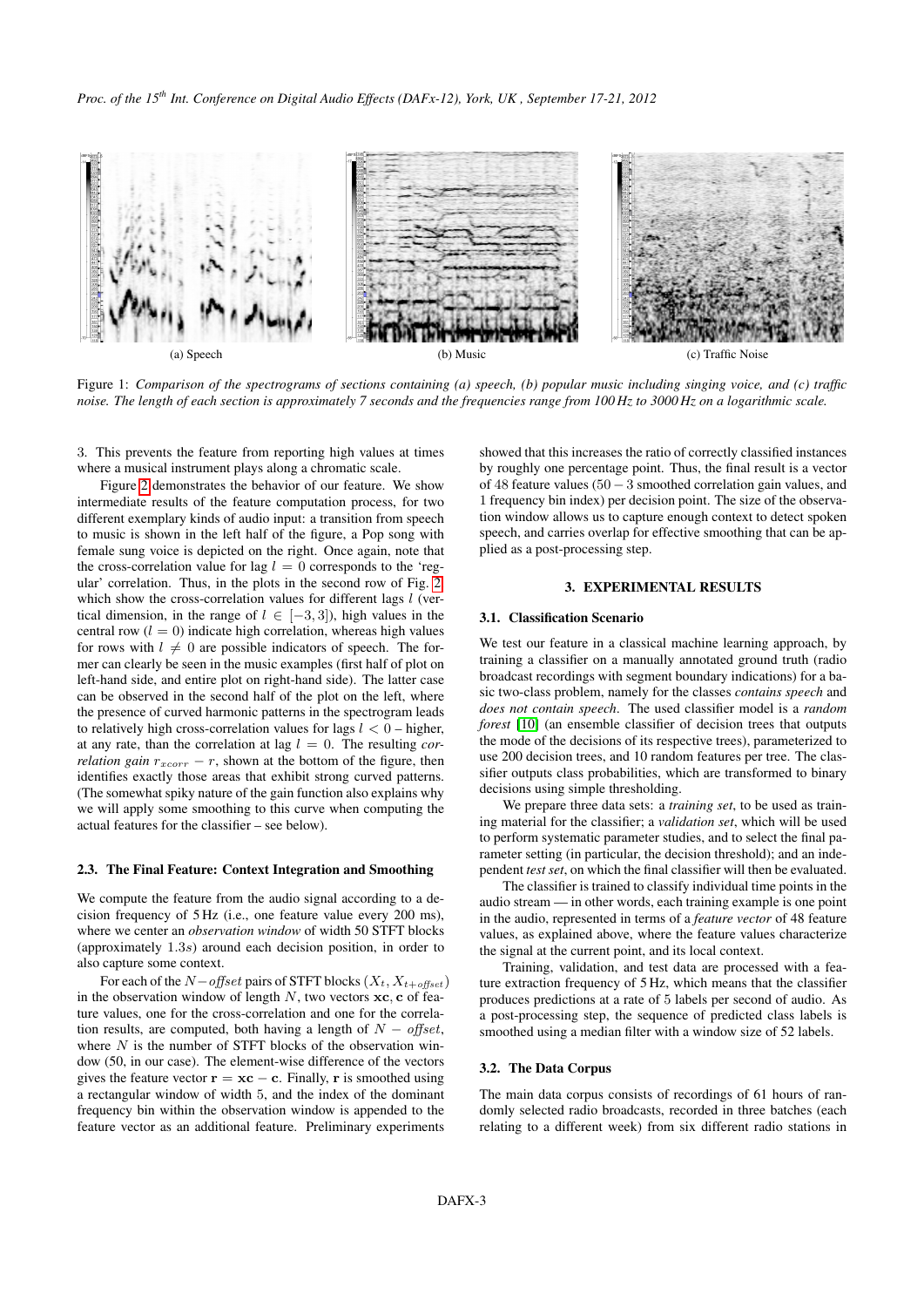

<span id="page-3-0"></span>Figure 2: *Comparison of the feature values for sections containing (a) music and then spoken speech and (b) music with singing voice (duration: approximately 5 seconds each). The top row shows the spectrograms (the lower 150 bins of the cent scale) of the two audio snippets. The second row shows the resulting cross-correlation values*  $R(l)$  *for* offset = 3 *and lag values*  $l \in [-3,3]$ *. The third row compares the corresponding values*  $r(= R(0))$  *(dashed line) and*  $r_{xcorr} = \max_l R(l)$  *(solid line). The bottom row plots the correlation gain*  $r_{xcorr} - r$ *, which is the basis for our proposed feature.* 

Switzerland (drsvirus, RSI Rete 2, RSR Couleur 3, Radio Central, Radio Chablais, RTR Rumantsch), which together represent all four official languages of Switzerland: (Swiss) German, French, Italian and Rumantsch. The recordings were split into files with a duration of 30 minutes each, and manually annotated according to the two-class problem of 'spoken speech' vs. 'other', where 'spoken speech' refers to all segments which contain speech, even if mixed with other sounds or music (such as when a radio host introduces a song while it is already playing). $<sup>2</sup>$  $<sup>2</sup>$  $<sup>2</sup>$  Note that this classi-</sup>

fication problem is considerably more difficult that distinguishing pure speech samples from pure music or noise samples.

The *training set* consists of 21 hours of audio (42 half hour files, 7 files from each radio station) randomly selected from the first two Swiss week batches. The *validation set* comprises 18 half hour files (3 per station). The random forest classifier is trained on the manually annotated ground truth; thresholds as well as postprocessing parameters are chosen empirically using the validation set.

The audio files for the *independent test set* were recorded two weeks after training and validation data. The test set is made up of 31 hours of previously unseen broadcast material, split into 62 files, distributed almost uniformly over the 6 radio stations.

Finally, to further test the robustness of the feature in relation to different languages and dialects, we recorded an additional 9

<span id="page-3-1"></span><sup>&</sup>lt;sup>2</sup> Of course, the distinction between speech and non-speech is not always entirely clear, and neither are the exact boundaries where a speech signal ends or begins. (As as simple example, consider pauses in between sentences. In a sense, these are a natural part of the way we speak; but if such pauses grow longer, at some (rather arbitrary) point we will have to classify them as non-speech.) This observation, in fact, makes us slightly skeptical of some of the results in the literature, where recognition accuracies in speech/non-speech segmentation of 100% or almost 100% are reported. Our own preliminary experiments with multiple annotators per

audio file indicate an inter-annotator variability of up to 2%. Thus, not even the so-called ground truth is 100% reliable (nor can it be).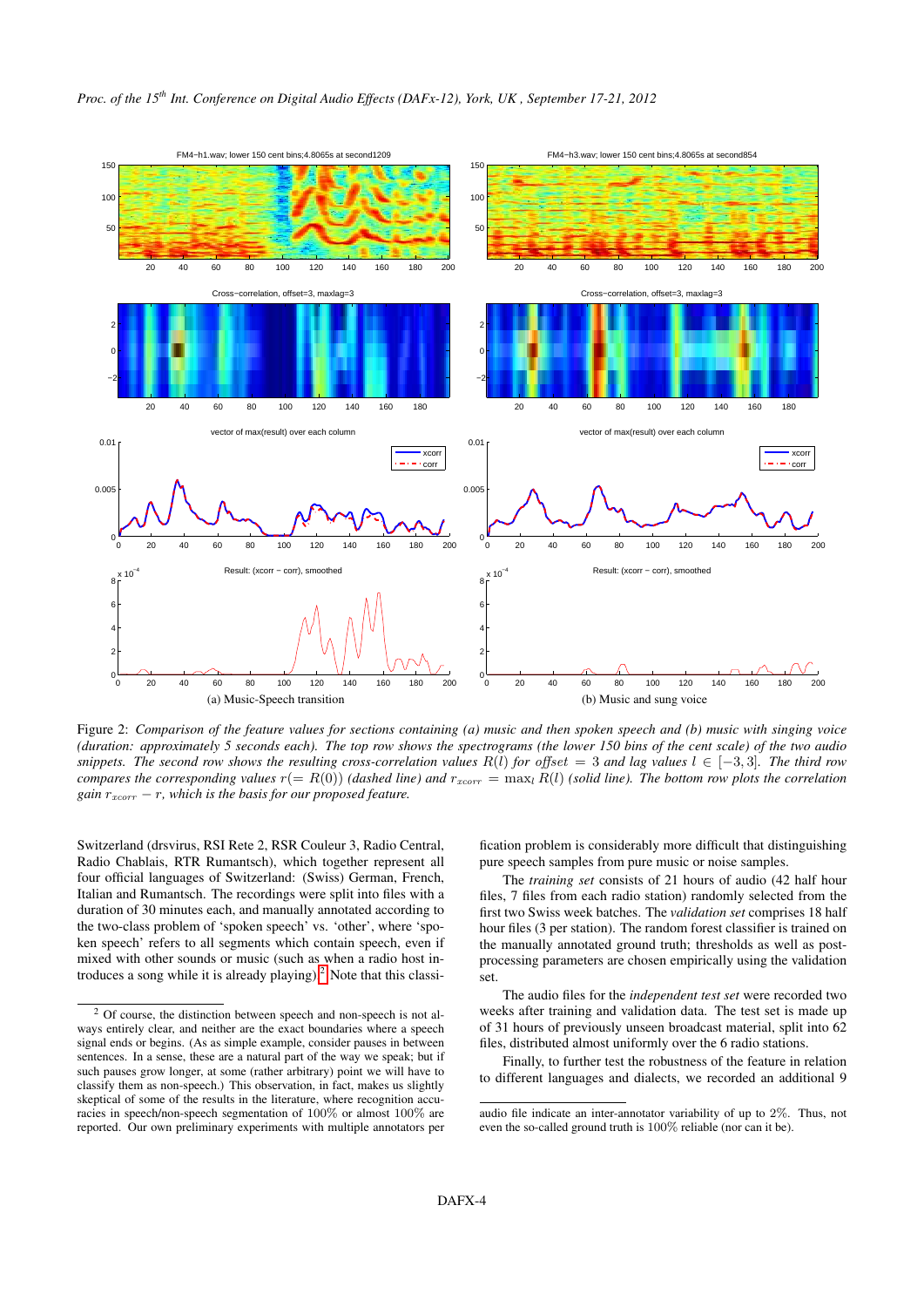

<span id="page-4-1"></span>Figure 3: *Accuracy, Precision vs. Recall and F-measure plots for thresholds* t ∈ [0.0, 1.0]*, showing the robustness of the spoken speech feature. In plot (b), the thresholds are indicated by colors.*

hours of radio material from Switzerland's neighbor country Austria (3 stations: Oe1, Oe3, LiveRadio). The class distributions and segment counts for the various data sets are given in Table [2.](#page-5-0)

are generally rather high and testify to the power of our simple audio feature. Clearly, though, there is still some room for further improvement, which we will address in future research.

#### 3.3. Results

Figure [3](#page-4-1) shows how the results on the validation set change as we vary the decision threshold for the classifier. (Remember that the classifier outputs a probability value between 0 and 1 for a given example, which is then turned into a binary class prediction by thresholding.) The classifier turns out to be extraordinarily stable for a wide range of decision thresholds between 0.2 and 0.8. As a consequence, we rather arbitrarily selected a threshold of 0.5 for our remaining evaluation on independent test sets.

The results of the resulting classifier on the validation and test sets are summarised and compared in Table [1.](#page-5-1) Given the complexity of the signals and the task (which we are keenly aware of, having annotated some of the audio files ourselves), F-Score values over 0.93 must be considered extremely good – especially considering that the classification is essentially based on 1 feature only. Note again that we could easily direct the classifier towards other points on the recall/precision trade-off continuum by changing the decision threshold.

In order to assess the robustness and generality of the feature in relation to different languages, we also performed specialized classification experiments. Specifically, we trained five special classifiers, one for each of the languages French, Italian, Rumantsch, Swiss-German and Austrian German. The training sets for each of these specialized classifiers consisted of 9 hours of broadcast data (see Table [2\)](#page-5-0). We did not need any validation sets for these experiments, as we simply kept the threshold and post-processing filter parameters that we used with the main classifier (a threshold of 0.5 and a median filter over 52 samples).

The results of these experiments are shown in Table [3.](#page-5-2) While there are some interesting deviations for certain pairs of languages (in particular one that lends itself to a joke between Swiss and Austrians, namely the particularly low mutual performance of the classifiers related to *Austrian* and *Swiss* German – both of which are supposed to be variants of a common language<sup>[3](#page-4-2)</sup>), the results

## 4. DISCUSSION

<span id="page-4-0"></span>We have proposed a simple, efficiently computable spectral feature for precisely detecting spoken speech within complex, mixed audio streams, as encountered in real world broadcast media content. The feature's dimensionality is 1, as one value per STFT block is computed. The classifier is presented a several blockswide observation window of feature values, which results, in our configuration, in a feature vector of length 48, as explained in Section [2.3.](#page-2-1) In practice, feature values tend to be rather small numbers, often in the range of 0 to  $10^{-3}$ . The feature values could be transformed into the interval [0.0, 1.0] by representing the result as:  $1.0 - r/r_{xcorr}$  for every result with correlation gain, and zero otherwise.

Our feature has several advantages. It is extremely simple, with a clear and intuitive interpretation. It is easily computable – also in real time –, which also makes it a candidate for on-line speech detection tasks. Generally, classifiers based on a single feature are easy to understand and control.

One topic that we only hinted at in Section [2.1](#page-1-3) above and did not discuss in the rest of the paper is the 'problem' of *vibrato* in singing, and in certain instruments. It is to be expected that our 'curved shape detection feature' will also produce a positive cross-correlation gain in passages containing a clear vibrato – and indeed, focused tests with opera recordings show that it does. The fact that this did not seem to be a big problem in the experiments reported in this paper may be due to the fact that there was rather little classical music contained in our audio material. On the other hand, it seems that the problem of discriminating speech from sung vibrato issue should be relatively easy to solve, as vibrato passages in singing or instrument playing tend to be much longer than spoken vowels – a musically meaningful vibrato needs a sustained tone of considerable length. We are currently carrying out some specialized investigations into this issue.

<span id="page-4-2"></span><sup>&</sup>lt;sup>3</sup> This is in stark contrast to the group of Romanic languages (French, Italian, Rumantsch), whose relatedness shows very clearly in the classification results.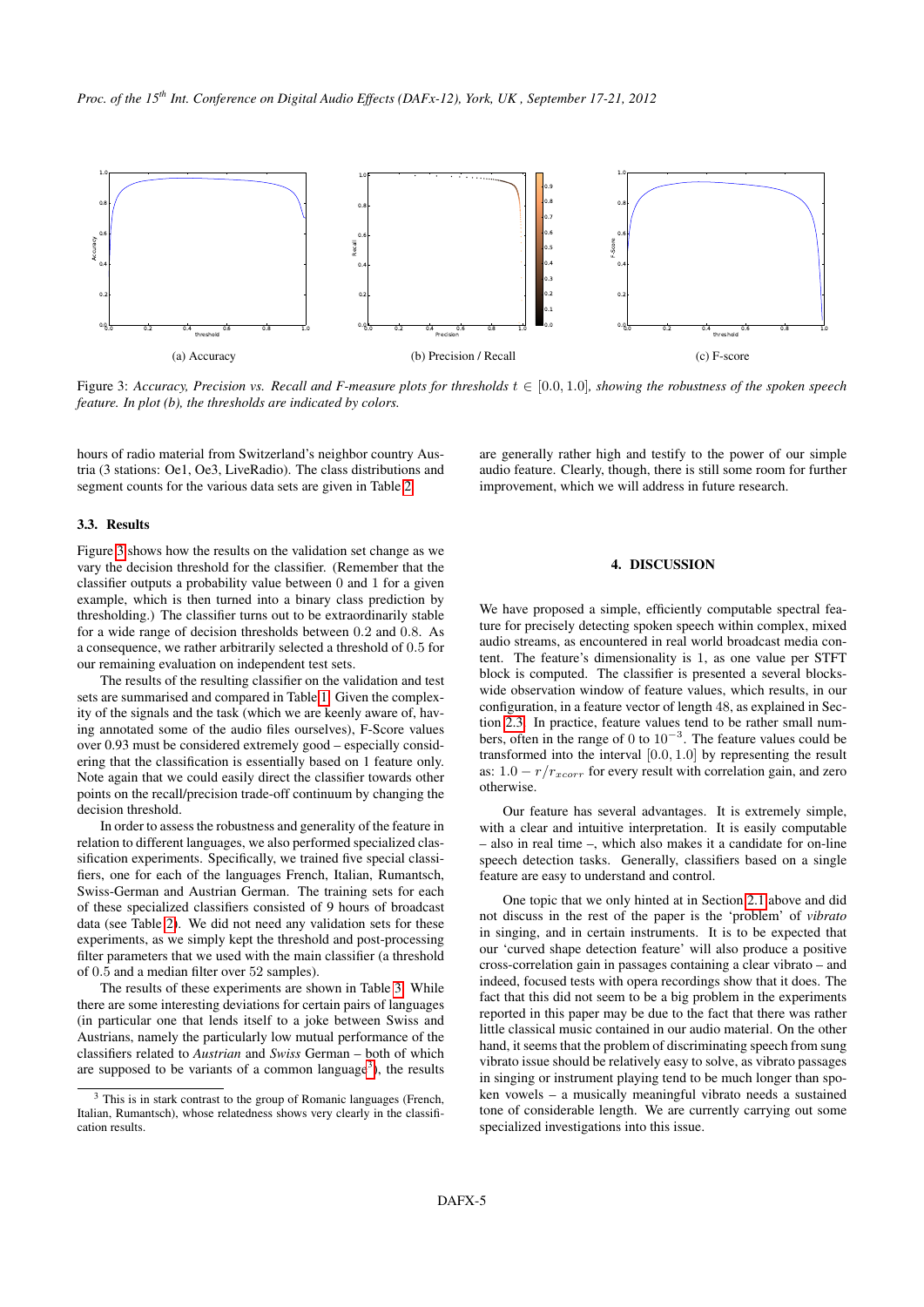| Dataset               | thresh. | $\mathrm{TP}\left[s\right]$ | FP[s]                                      | $\overline{1\%}$<br>True ratio, | $\lbrack\% \rbrack$<br>Est.<br>ratio | $\frac{1}{2}$<br>Acc. | $\frac{1}{2}$<br>$Prec_{\cdot \mid \cdot}$ | $\frac{1}{2}$<br>Recall | F-Score,<br>$\%$ |
|-----------------------|---------|-----------------------------|--------------------------------------------|---------------------------------|--------------------------------------|-----------------------|--------------------------------------------|-------------------------|------------------|
| <b>Validation Set</b> | 0.5     | 10664.8                     | 456.6                                      | 35.06                           | 34.33                                | 96.44                 | 2.89<br>05                                 | 93.88                   | 94.87            |
| <b>Test Set</b>       | U.J     | 30041.                      | $1 \overline{2} \overline{2} \overline{1}$ | 29.81                           | 27.87                                | 96.06                 | 96.40                                      | 90.14                   | 93.16            |

<span id="page-5-1"></span>Table 1: Classification performance: Averaged true and false positives and quality measurements. TP/FP = true/false positives; "ratio" = "percentage of speech segments in relation to total duration of recording".

| Dataset               | # files | speech[s]       | speech[ $\%$ ] | #speech | other $ s $ | #other | Audio[s]    | #Sgints |
|-----------------------|---------|-----------------|----------------|---------|-------------|--------|-------------|---------|
| <b>Train Set</b>      | 42      | 22215.4         | 28.7           | 572     | 55117.5     | 595    | 77332.8     | 1167    |
| <b>Validation Set</b> | 18      | 11360.5         | 35.0           | 203     | 21039.3     | 208    | 32399.8     | 411     |
| Test Set              | 62      | 33327.3         | 29.8           | 995     | 78471.5     | 1023   | 111799      | 2018    |
| Dataset               | # files | $\text{speeds}$ | speech $[\%]$  | #speech | other $[s]$ | #other | Audio $[s]$ | #Sg mts |
| Austrian              | 18      | 11298.2         | 34.9           | 545     | 21102.4     | 549    | 32400.6     | 1094    |
| French                | 18      | 11184.8         | 34.7           | 216     | 21030.1     | 221    | 32214.9     | 437     |
| Italian               | 18      | 14446.6         | 44.5           | 176     | 18004.8     | 178    | 32451.4     | 354     |
| Rumantsch             | 18      | 7236.87         | 22.3           | 249     | 25216.2     | 260    | 32453       | 509     |
| Swiss German          | 18      | 4486.57         | 13.8           | 202     | 27963.4     | 217    | 32450       | 419     |

<span id="page-5-0"></span>Table 2: Distribution of segment lengths and segment counts within the data corpus, by datasets and by languages. *"#speech"* means *"number of continuous segments labeled as containing speech (possibly mixed with other sounds)"*.

| <b>Austrian Classifier</b> | $\overline{\text{TP}}\left[s\right]$ | $\overline{\text{FP}\left[s\right]}$ | True ratio $[\%]$      | Est. ratio $[\%]$               | Acc. $[\%]$ | $Prec.[\%]$  | Recall $[\%]$ | $F-Score [\%]$              |
|----------------------------|--------------------------------------|--------------------------------------|------------------------|---------------------------------|-------------|--------------|---------------|-----------------------------|
| French                     | 10817.2                              | 436.0                                | 34.72                  | 34.93                           | 97.50       | 96.13        | 96.70         | 96.41                       |
| Italian                    | 13828.8                              | 234.0                                | 44.51                  | 43.33                           | 97.38       | 98.34        | 95.73         | 97.01                       |
| Rumantsch                  | 6999.6                               | 434.6                                | 22.30                  | 22.91                           | 97.93       | 94.15        | 96.73         | 95.42                       |
| Swiss German               | 3729.4                               | 1096.6                               | 13.83                  | 14.87                           | 94.29       | 77.28        | 83.13         | 80.10                       |
| <b>French Classifier</b>   | $\overline{\text{TP}\left[s\right]}$ | $\overline{\text{FP}\left[s\right]}$ | True ratio $[\%]$      | Est. ratio $[\%]$               | Acc. $[\%]$ | $Prec. [\%]$ | Recall $[\%]$ | $F-Score [\%]$              |
| Austrian                   | 9486.2                               | 570.0                                | 35.04                  | 31.04                           | 92.47       | 94.33        | 83.54         | 88.61                       |
| Italian                    | 12298.0                              | 100.2                                | 44.51                  | 38.20                           | 93.07       | 99.19        | 85.13         | 91.63                       |
| Rumantsch                  | 6789.8                               | 212.2                                | 22.30                  | 21.58                           | 97.97       | 96.97        | 93.83         | 95.37                       |
| Swiss German               | 3644.4                               | 461.8                                | 13.83                  | 12.65                           | 95.98       | 88.75        | 81.23         | 84.83                       |
| <b>Italian Classifier</b>  | $\overline{\text{TP}\left[s\right]}$ | FP[s]                                | True ratio $\sqrt{\%}$ | Est. ratio $\sqrt{\frac{1}{6}}$ | Acc. $[\%]$ | $Prec.[\%]$  | Recall $[\%]$ | F-Score $\lbrack\% \rbrack$ |
| Austrian                   | 10686.2                              | 1090.8                               | 35.04                  | 36.35                           | 94.57       | 90.74        | 94.11         | 92.39                       |
| French                     | 10940.4                              | 1169.4                               | 34.72                  | 37.59                           | 95.61       | 90.34        | 97.81         | 93.93                       |
| Rumantsch                  | 7097.2                               | 644.2                                | 22.30                  | 23.85                           | 97.59       | 91.68        | 98.08         | 94.7                        |
| Swiss German               | 3976.4                               | 2668.8                               | 13.83                  | 20.48                           | 90.20       | 59.84        | 88.63         | 71.44                       |
| Rumantsch Cl.              | TP[s]                                | FP[s]                                | True ratio $\sqrt{2}$  | Est. ratio $[\%]$               | Acc. $[\%]$ | $Prec. [\%]$ | Recall $[\%]$ | $F-Score [\%]$              |
| Austrian                   | 10138.6                              | 1195.4                               | 35.04                  | 34.98                           | 92.56       | 89.45        | 89.29         | 89.37                       |
| French                     | 10916.2                              | 1067.6                               | 34.72                  | 37.20                           | 95.85       | 91.09        | 97.59         | 94.23                       |
| Italian                    | 12718.4                              | 127.4                                | 44.51                  | 39.58                           | 94.28       | 99.01        | 88.04         | 93.20                       |
| Swiss German               | 3962.6                               | 2105.0                               | 13.83                  | 18.70                           | 91.90       | 65.31        | 88.32         | 75.09                       |
| <b>Swiss Classifier</b>    | TP[s]                                | FP[s]                                | True ratio [%]         | Est. ratio [%]                  | Acc. $[\%]$ | Prec. [%]    | Recall $[\%]$ | F-Score $[\%]$              |
| Austrian                   | 8084.6                               | 470.4                                | 35.04                  | 26.40                           | 88.45       | 94.50        | 71.20         | 81.21                       |
| French                     | 10129.2                              | 179.0                                | 34.72                  | 32.00                           | 96.16       | 98.26        | 90.55         | 94.25                       |
| Italian                    | 11354.0                              | 87.0                                 | 44.51                  | 35.26                           | 90.20       | 99.24        | 78.60         | 87.72                       |
| Rumantsch                  | 6517.6                               | 159.2                                | 22.30                  | 20.57                           | 97.29       | 97.62        | 90.07         | 93.69                       |

<span id="page-5-2"></span>Table 3: Averaged true and false positives and quality measurements for classifiers trained on different languages